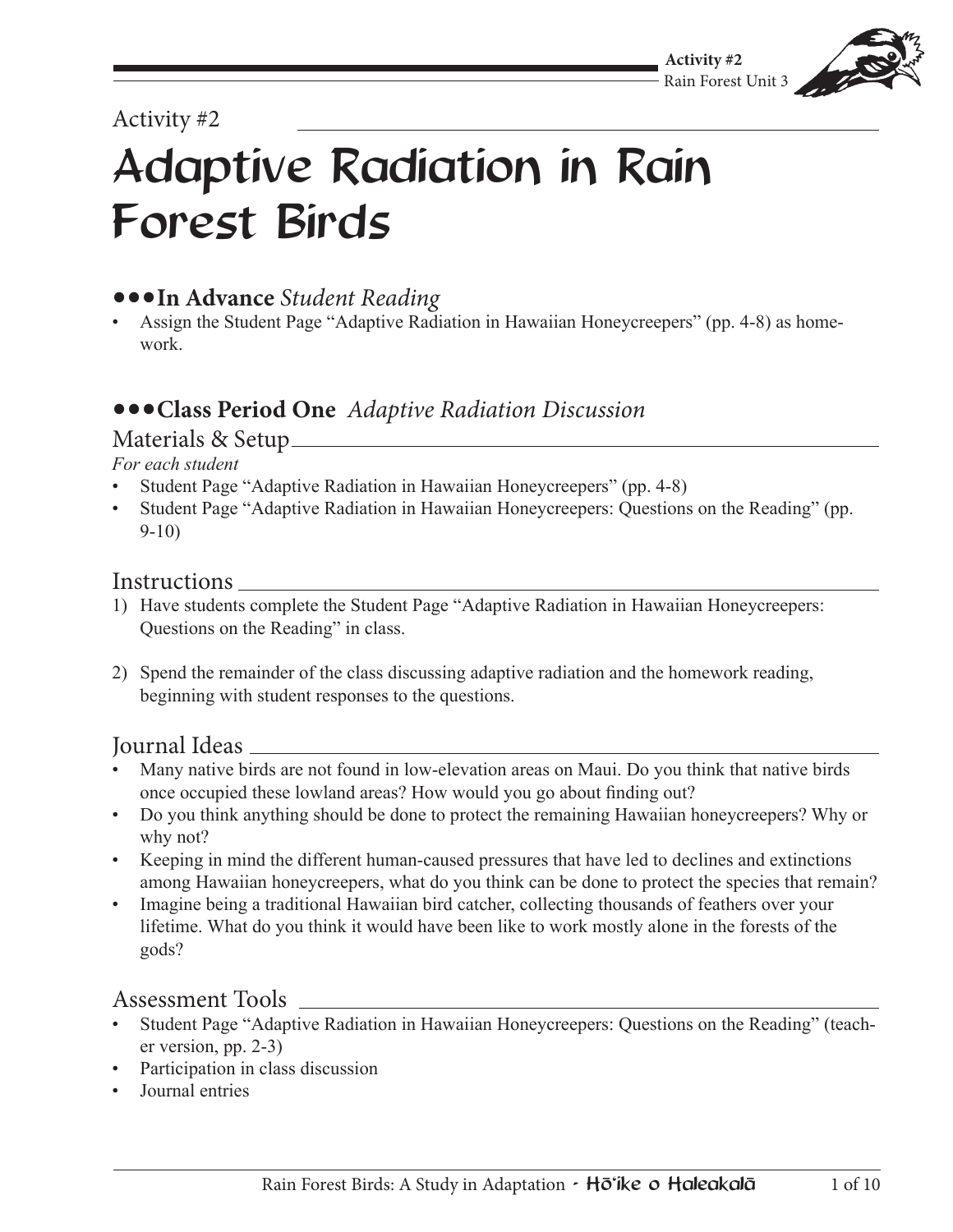

*Teacher Version*

# **Adaptive Radiation in Hawaiian Honeycreepers: Questions on the Reading**

1) Define adaptive radiation, and explain its relationship to endemic species. Give one example of adaptive radiation in Hawaiian species other than honeycreepers.

Adaptive radiation is the evolution of many species from a single ancestor.

Well-reasoned responses about the relationship between adaptive radiation and endemism are acceptable. Possible relationships include:

- Adaptive radiation results in many endemic species (species that evolved here and are found nowhere else in the world) that are closely related to each other because of their common ancestor, and
- • Because species are evolving in response to local conditions, adaptive radiation may result in species that are "narrowly endemic," or restricted to a small range or a single island.

Examples include Hawaiian *Drosophila* flies and Hawaiian lobeliads. There are many others that students may have learned about outside this unit, including the silversword alliance which includes the ʻ*āhinahina* or Haleakalā silversword.

2) Why are fossil records valuable sources of information to scientists studying the evolution of native bird species?

Well-reasoned responses are acceptable. Fossil records enable scientists to identify previously unknown species and establish their relationships with existing species. Among Hawaiian honeycreepers, for example, 18 species are known only from fossil records. That's 32 percent of all known honeycreeper species. Our understanding of the scope of adaptive radiation among honeycreepers would be much narrower if not for the fossil record.